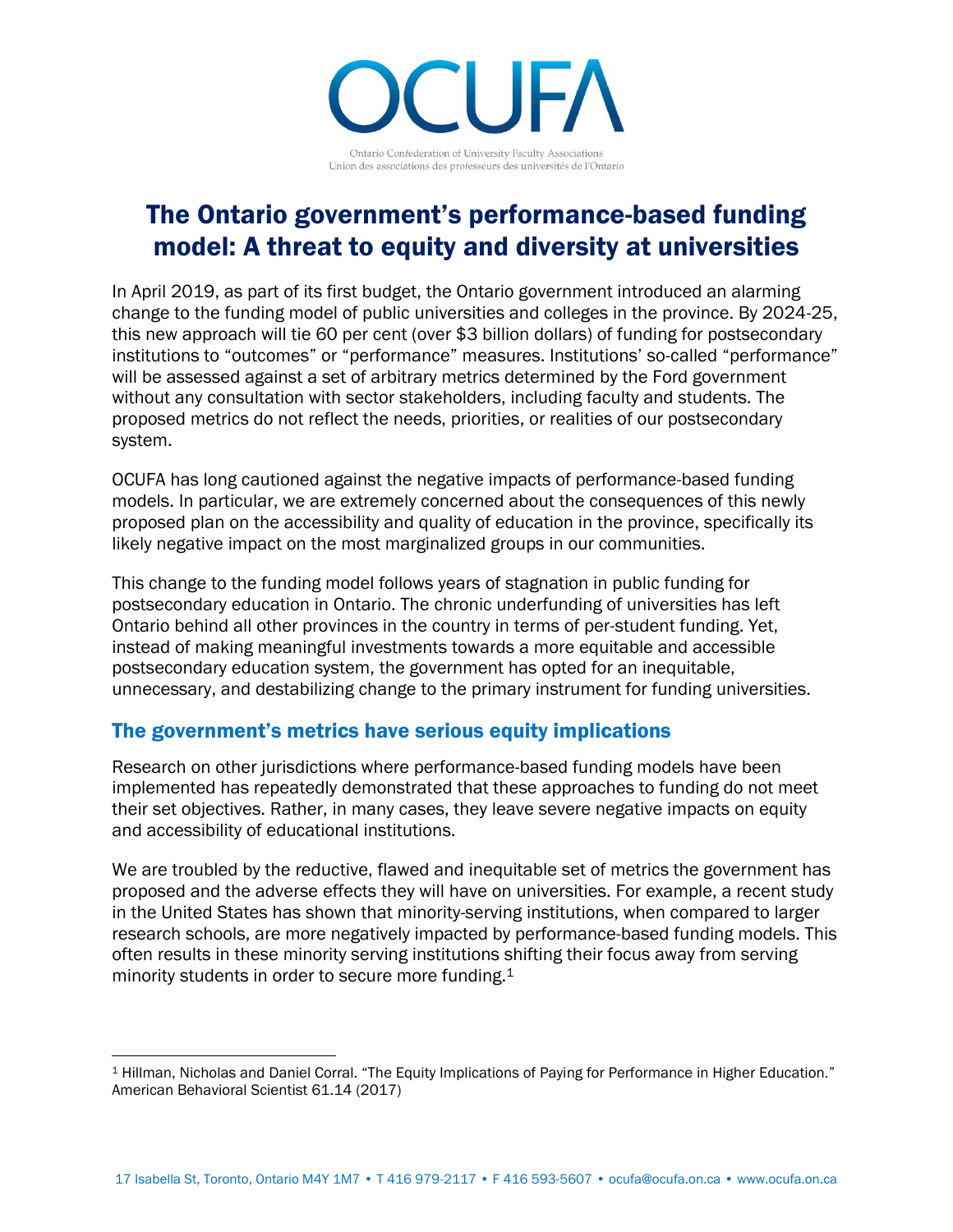The new Ontario funding model puts forward 10 metrics, down from the 28 proposed by the previous government, against which the "performance" of a university or college will be measured. These newly proposed metrics are almost solely focused on economic measures and labour market demands, which will likely institutionalize existing social inequities. They include no measures of teaching, research, or social impact of universities, all of which are essential to universities' missions and mandates. These impacts cannot simply be measured through economic contributions, but must also take into account the contribution of postsecondary education to building knowledge, fostering innovative and critical thinking minds, and creating more equitable and inclusive societies.

One of the 10 proposed metrics is "graduate earnings," which is the level of salary and compensation graduates would receive after graduation. This measure is inherently biased as salaries and earnings are market-driven variables that change based on a number of factors, none of which universities control. From an equity perspective, the labour market values professions differently. Woman-dominated professions, such as teaching, childcare, and nursing, are commonly paid less than male-dominated fields such as business and engineering. Moreover, it is also well documented that hiring practices are not free from discrimination on protected grounds such as race, immigration, disability status, and sexuality, and there are evident pay gaps within most professions for marginalized groups, including women, racialized and Indigenous peoples, and those who experience disabilities.

Therefore, using graduate earnings in the first year following graduation to determine a university's funding level could have significant negative consequences for the programming and strategic planning of an institution. It would likely incentivize universities to tailor their academic planning to the whims of the labour market, potentially favouring certain highsalaried professions and their related academic programs and departments, at the expense of others. In addition, if graduates from marginalized groups face discriminatory hiring practices and suffer the consequences of existing pay gaps, then the structure of the performance-based funding model actually encourages universities to deny or limit access to individuals who are members of equity-seeking groups.

Another proposed metric under the new model is "graduate employment", defined as the "proportion of graduates employed full-time in related or partially related field." This metric is proposed at a time when there is clear evidence that full-time employment is on the decline while precarious employment is on the rise. Given already existing biases in hiring, the evidence is clear that individuals from marginalized groups are more likely to be employed in part-time, precarious positions. Thus, the proposed metric of full-time graduate employment further incentivizes universities to admit fewer and fewer students from these groups.

A third metric introduced under this proposed funding model is "graduation rates". This metric has well-documented adverse consequences especially for the equity, accessibility, and quality of an education system. When graduation rates become a factor in determining a university's share of public funding, universities are likely to shift grading and admissions policies and practices over time, and/or to reduce their requirements and lower their standards for graduation. This includes changes to admission requirements that discourage admitting students who may require greater support or accommodations in order to complete their degrees. This could significantly limit some students' access to